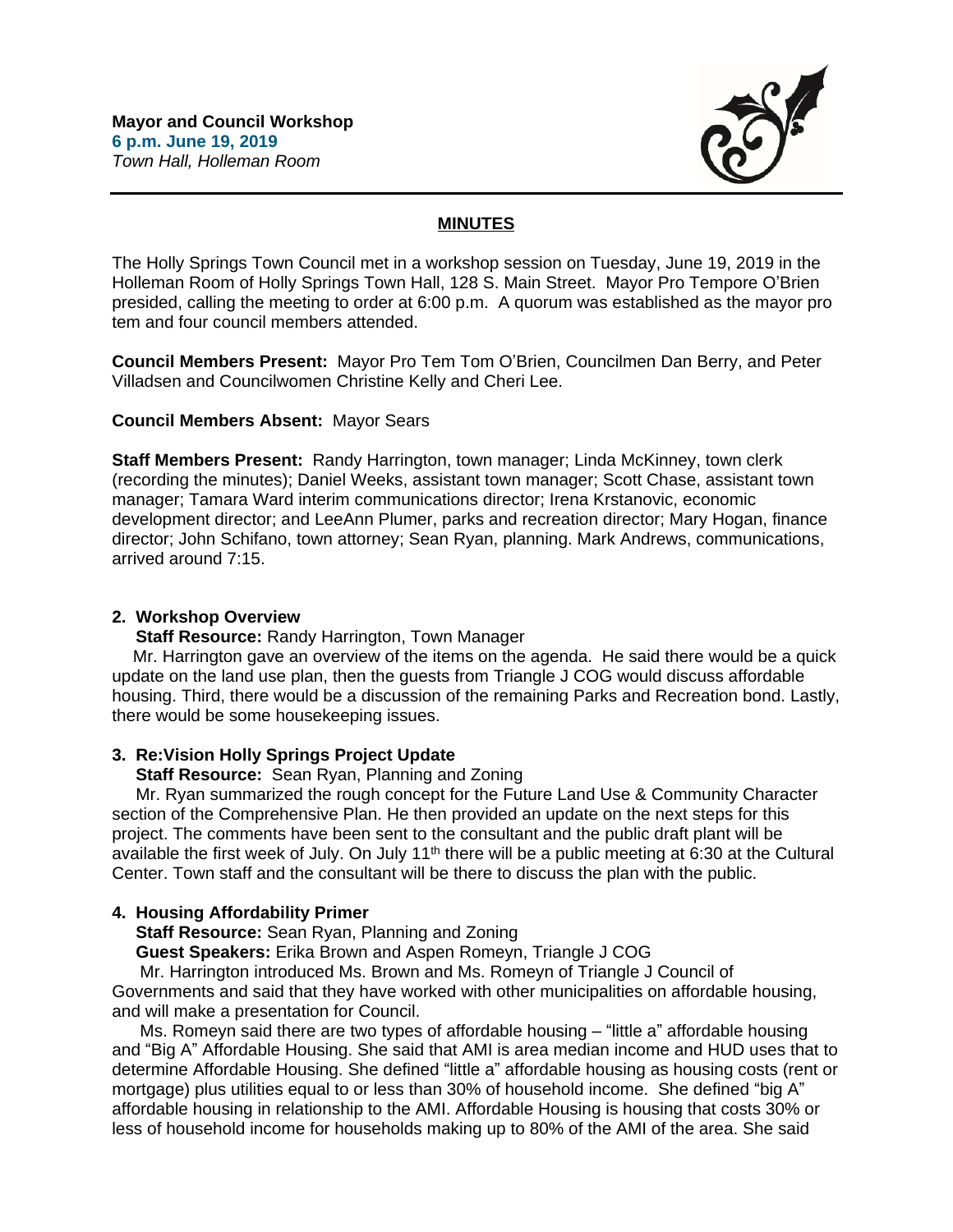that legally binding affordable housing is housing with rent control, housing assistance, or other mechanisms that restrict the price. Naturally occurring affordable housing is usually older and/or in a worse area, but is "naturally" cheaper, without legal constraints. She said that the number of rental units available in Holly Springs is lower than other municipalities in the area. She said that a key trend driving the need for affordable housing are the region's growth. The number of households moving into the region has outpaced or stayed just in line with the number of new units available.

Ms. Romeyn said that about 25% of residents in the 7 counties that make up Triangle J commute to another county for work. About 4,455 people commute in to Holly Springs for work, but do not live here. This could be because of a desire to live near another member of the household's work place, a desire for a specific school district, or other personal reasons. But it could be because of the job mix in Holly Springs being high on service industry jobs, which do not pay enough to afford to live in town.

Ms. Romeyn said that homes have increased in value (and expense) over the past several years. Low wage workers' incomes have not gone up as much as the housing prices have gone up. The housing market has remained a sellers' market and there is a limited supply of housing available at all levels, but especially at the affordable level. Holly Springs housing stock is 91% single family homes, and there are very few choices for downsizing. 0% of Holly Springs housing is 2-4 unit housing. The average square footage of newly built homes is 3900 sq ft, which is very hard to build as affordable housing.

The zoning regulations that are popular now across the state limit the "middle housing" or "life-cycle housing." Everything between single family housing and large apartment complexes is considered this range. The community needs to have housing that works for all the cycles of their life.

Ms. Romeyn then asked Council to consider the people who provide services to the people who live in large houses, and how to provide housing that they can afford to live in.

Erika Brown then spoke about what local governments can do to support housing affordability.

**Educate** – let people know about existing programs and resources, especially those for repairing and maintaining existing older homes;

**Facilitate** – help get the local development community know that Holly Springs is interested in affordable housing development (particularly on town owned property); streamline rezoning and other entitlements for developers who propose Low-Income Housing Tax Credit projects. **Stimulate** – streamline the development process; "fast track" projects that provide affordable housing;

**Allocate** – discount publicly owned land for developers; create a housing trust fund to lend money to cover affordable housing developers' financing gaps; provide match funding to nonprofits that use state and federal funds for home repair programs;

**Regulate** – reduce barriers for missing middle housing; reduce impact fees; reduce parking requirements for multifamily projects that are designated for low-income or older residents;

Ms. Brown then spoke about ways that Triangle J COG can assist local governments with affordable housing planning in some of those areas.

Council then asked questions about what Wake County programs exist that Holly Springs could participate in, and what other municipalities and counties in North Carolina are doing to improve the housing mix in their jurisdictions. Council asked if developers' attitudes toward affordable housing are changing, and Ms. Romeyn indicated that "regular" developers cannot usually afford to build affordable housing, but there are developers who specialize in the niche market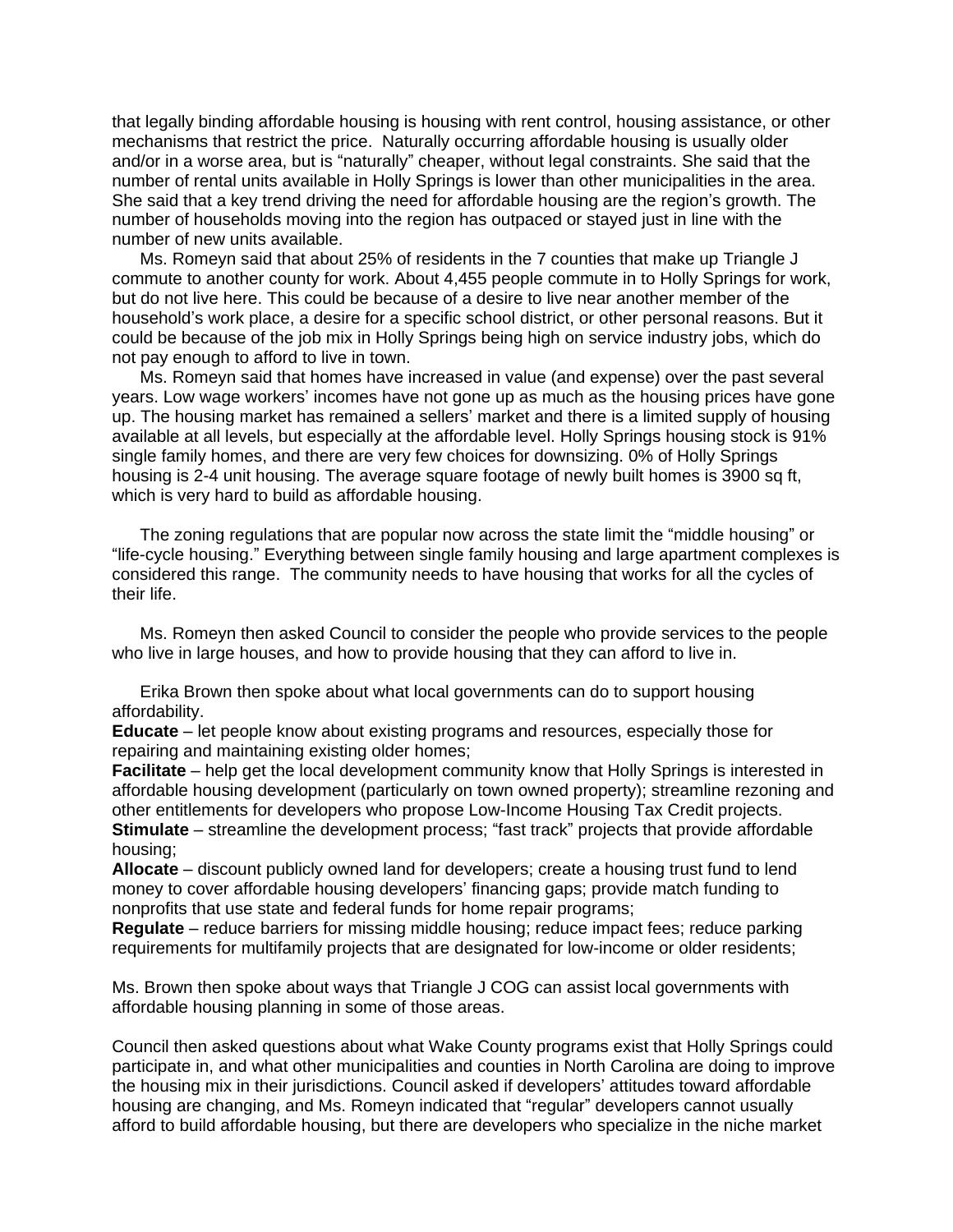of affordable housing. She thinks that, as developers see that there is a large market for this level of housing, some of them might start building more affordable units.

Council asked for an update from staff on how the housing mix has changed in Holly Springs over the last five years. How much affordable housing was there, what the mix of single family vs. townhome vs. apartments etc.

Council discussed letting developers know what types of housing we are looking to add to Holly Springs, talking to advisory boards about the mix of housing types that are desirable, and asking the future land use plan consultant to identify places in town where there might be opportunities for in-fill development or other affordable housing opportunities.

#### **5. Remaining \$8,000,000 in 2011 Parks and Recreation Bonds Staff Resource:** LeeAnn Plumer

Ms. Plumer said that the town has \$8 in unissued Parks and Recreation Bonds that expire in FY 2022. At the Town Council's February Workshop staff presented the results of a Parks and Recreation survey that gauged the desire of town residents. At the top of the list were additional greenway opportunities and the development of passive parkland. Ms. Plumer laid out the timeline for getting projects to the point where the bonds can be issued. She reiterated the information received from residents regarding what types of projects residents are interested in, and discussed four projects that are either underway or funded: Utley Creek Greenway, Sugg Farm Event Shelter, Woodcreek Greenway Culvert, and Bass Lake Dam/Stream Restoration.

Ms. Plumer discussed the estimated available funding from bond funds, Parks and Recreation Reserves, and possible grant awards, estimating from \$11 million to \$13 million will be available for use during FY 2021. Next she named some projects that the Parks and Recreation Advisory Committee had recommend at their May 9, 2019 meeting. She laid out the existing park inventory in the Town, and showed where future parks could be in order to meet the half-mile service area standard. She showed the location of existing and proposed greenways connecting Arbor Creek to Sunset Ridge North, Woodcreek to Holly Springs Road, and Holly Glen to Utley Creek Greenway to downtown Holly Springs. Staff is looking for particular land for parks in the underserved area, and ways to complete greenways.

Council discussed the percentage of Holly Springs budget spent on Parks and Recreation and wants to look at how to justify spending money on parks and greenways. Councilwoman Kelly thought 20% of the budget seemed high compared to neighboring jurisdictions. Randy Harrington said that moving the debt service out of the general fund may have made the percentage look higher, when it was actually the same as last year. Councilwoman Kelly wants to know what to do moving forward to be sure we are serving the residents properly.

Ms. Plumer said she would look at the per person cost of Parks and Recreation, which is a better number for comparison, and the services that Holly Springs offers compared to other municipalities.

Direction was given to hire a consultant in order to apply for the grant, look at the exact placement that would be best, and evaluate land possibilities.

Ms. Plumer said that there was money in the budget to identify greenways and erect signage to guide people when a greenway ends and goes back to a sidewalk.

**6. Parks and Recreation Advisory Committee** – Council directed staff to reach out to applicants who applied to the Parks and Recreation Advisory Committee last fall and ask them if